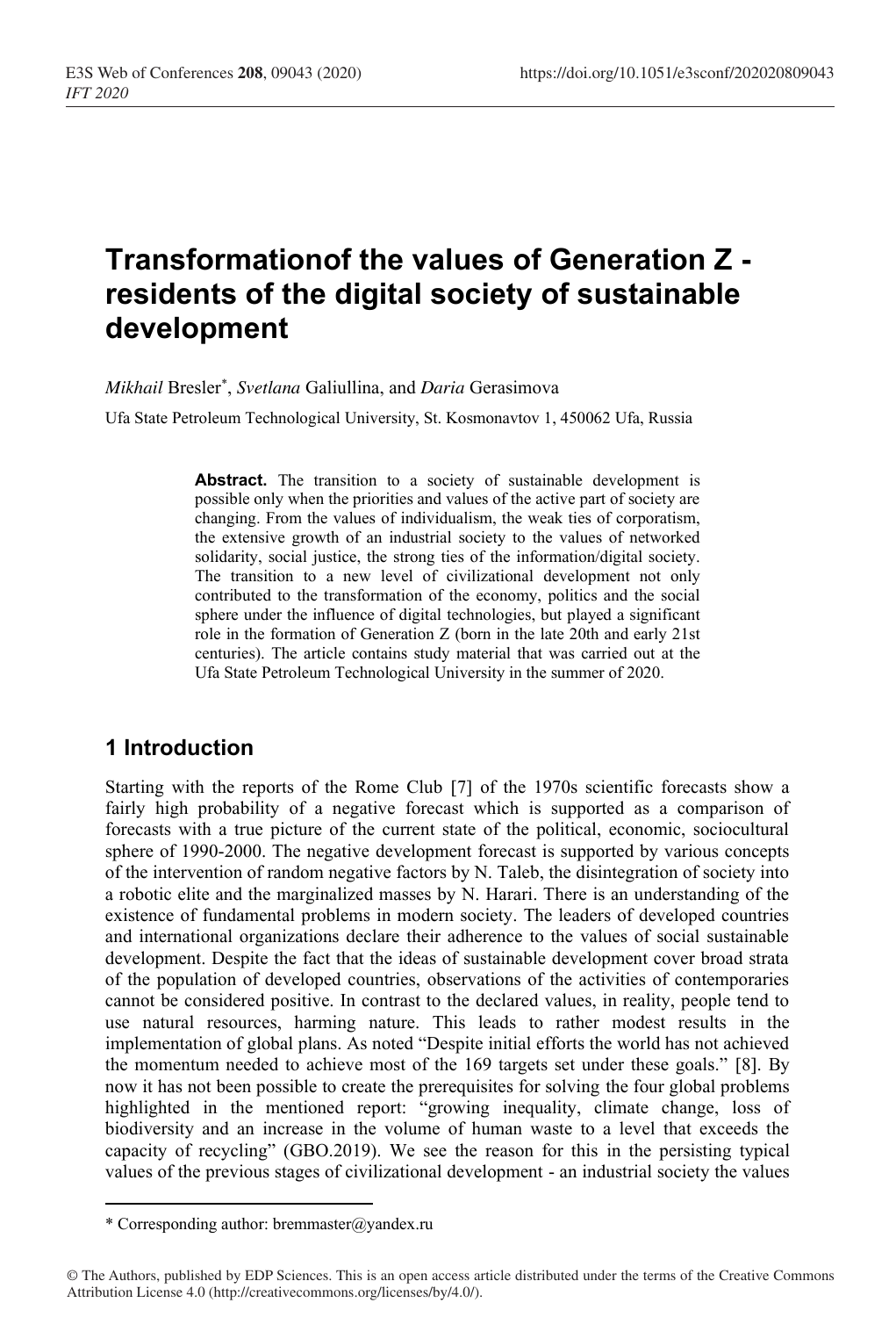of which are opposite to the values of sustainable development. Sustainable development presupposes reasonable consumption, waste-free production or with minimal waste, production of energy from renewable sources or with minimal impact on nature. In the political field in order to establish an equitable distribution of resources it is necessary to have elements of direct democracy associated with the possibility of taking part in the discussion and resolution of significant issues affecting the whole society of wide sections of the population. The industrial technologies, even the latest ones, created with taking into account the impact on the ecosphere, do not allow to fully achieve a solution of the problems of sustainable harmonious development. From the point of view of the social factor, the need to adapt to the conditions of the constant financial, political, epidemiological crisis does not contribute to the formation of the values of sustainable development among the population.

At the beginning of the 21st century, against the background of a permanent crisis, there is a process of formation of an information/digital society based on digital technologies, the improvement of which is possible with the achievement of dynamic stability of the economic, political and social sphere which is more consistent with the model of sustainable development than itisin the industrial society of the 20th century. The creation, promotion and consumption of digital technology products are different from industrial ones; their development requires the creation and strengthening of the product image within the framework of consumer compliance values more than increasing production efficiency by reducing costs. A paradigm change requires a radical change in people's consciousness, a change in value priorities. It is generally accepted that in an industrial society the priority is organic solidarity, individualism, obtaining maximum income with minimum costs; career within the corporate structure. Whereas sustainable development requires network solidarity, social orientation, socially-oriented production activities where the result depends on the ability to create a powerful image/brand of the product and spread through communication channels. Sustainable development requires dynamic stability, depending on the creative potential of a person/group of people and the communicative capital of this person/group of people.Building a society where the development and sustainable growth of the economy, population growth is combined with the preservation of the natural environment is possible only if the values of a "sustainable society" become close not to individual members of the elite but to a fairly large social group that is at an active age of 25-45 years, the middle productive class, connected with creative work rooted in the digital technology.

It is necessary to recognize the practical failure of plans for sustainable development due to the fact that the generation born in the twentieth century was unable to carry out a radical transformation of economic, political and social processes. Therefore, close attention is attracted by the generation born at the end of the 20th - at the beginning of the 21st century called in Howe's terminology «Generation Z». In 2020 representatives of this generation have reached the age of majority work and/or study in higher educational institutions and in 10-15 years will play a significant role in global processes.

At the same time, we consider the generation not only as an aggregation delimited by age. We share the idea of K. Mannheim about the importance of significant jointly experienced events for the formation of one generation or another [9], developed later by V.V. Radaev about the cumulative influence of all factors - economic, political, social - on the influence of a generation and the formation of a common or rather a similar set of values, specific for a given age aggregation. We understand the abstraction of the very concept of "generation" and the ability to identify only the most general features inherent not so much in the entire aggregation as in the aggregation of a given social group localized on a national or regional scale.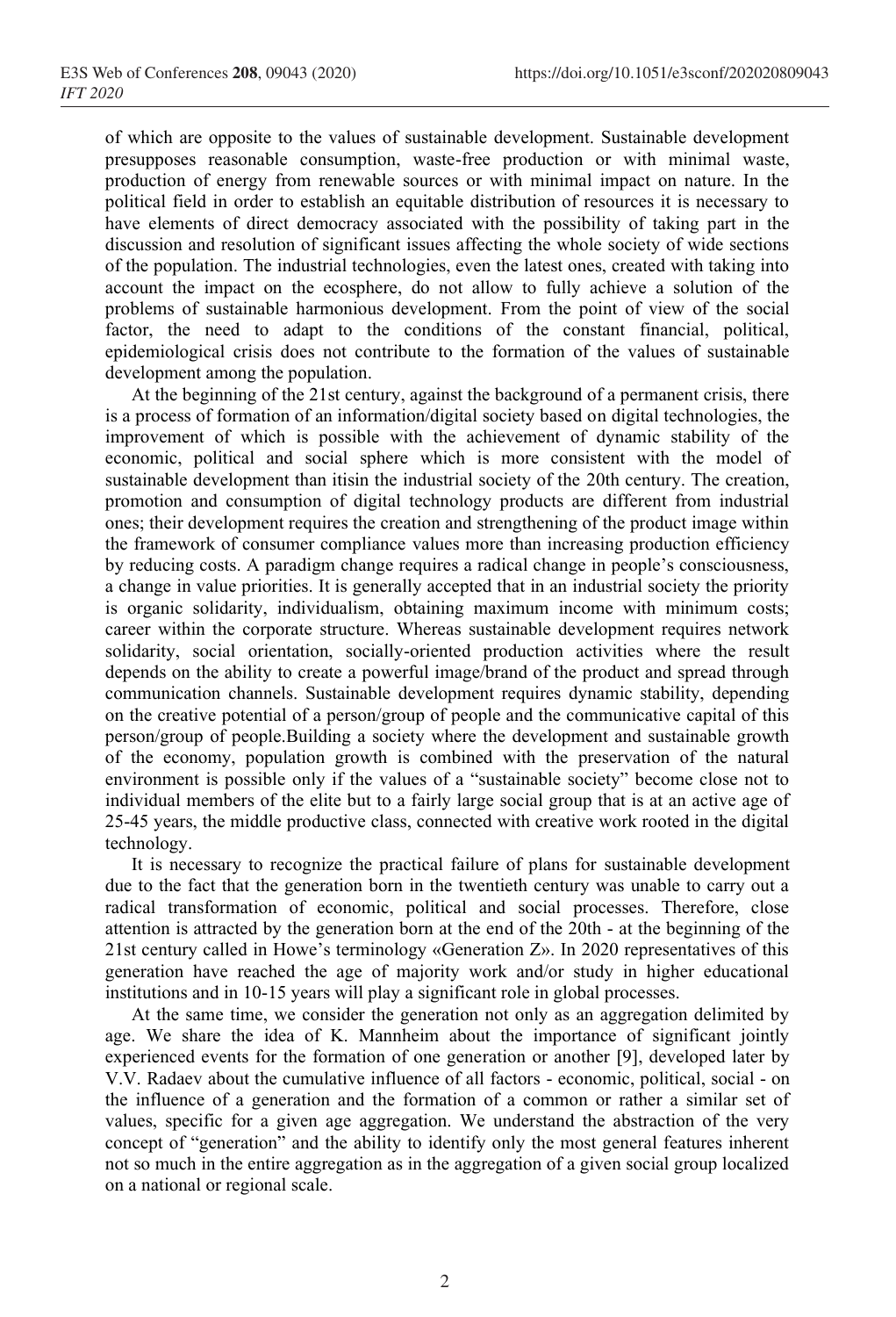Proceeding from the specifics, the subject of our research was determined by young people born in the late 1990s - early 2000s - students of the universities of Ufa both humanitarian and technical areas of training. This group can be extrapolated as future representatives of the cognitive that is, the productive middle layer of the information/digital society. The middle stratum, or the middle class in the terminology of A. Giddens, in our opinion, undergoes the greatest transformation and is forced to adapt to changing conditions, while the lower classes are busy with their survival, and the upper classes are too inert due to their possession of previously accumulated resources. Note that, by origin, university students studying in the region can be attributed to people from the middle class and the upper stratum of the lower class, while people from the upper classes tend to study in the capital's educational institutions or abroad and the supposed career trajectory was initially formed by a financially establishedfamily.

Generation Z, in contrast to previous generations, is the first glocal generation in Russia, whose history of formation correlates with similar the history of developed countries of the world. The development of generation Z is under the influence of the transformation of both technological and social spheres with, in general, dynamically stable economic and political conditions typical for developed countries at that time. The earlier generation X was formed during the Cold War and stagnation in the USSR, while generation Y in our country experienced a psychological "collision" during the collapse of the country and further the formation of a new economic and political order in Russia in the 1980s-1990s. As for the generation Z, digital technologies came to them at the same time, as in all developed countries they initially live in an "open society" in the terminology of K. Popper. Their way of life is similar to the way of life of the younger generation in Europe and the United States, taking into account of course the local characteristics of Russian society.

As mentioned above, the creation of a society of sustainable development is possible with a change in value priorities on the scale of a generation. The purpose of this study was to identify such trends in the new generation Z.

## **2 Study methods**

This article presents an analysis of a part of the study of generation Z conducted by the Department of International Relations, History and Oriental Studies of USPTU in the summer of 2020. In general, the results of the study are reflected in the collective monograph of the authors of the article «Research on the complex of values of generation Z» published in October 2020. The complex of research included discourse analysis and machine content analysis of the text of more than 200 essays by first-year students, two stages of questionnaire with a total of more than 1000 participants, a series of focus groups and about thirty in-depth interviews. This article includes an analysis of materials from focus groups and in-depth interviews in terms of the value perception of the image of the future and survey data, mainly related to the perception of the past and the future in terms of building a society for sustainable development.

In connection with the pandemic of the new coronavirus infection in the summer of 2020 focus groups and in-depth interviews were conducted in the form of online videoconferences. That did not make significant changes in the behavior of respondents who had time to adapt to this mode of work. Taking into account the fact that all respondents are at least confident users of computer technology, it was decided to completely abandon the paper form of the questionnaire in favor of electronic "google" forms which greatly simplified both the collection of information and its analysis. A marker of the change in values is the significant difference in values among the group of Gen Z reviewers in comparison with the declared values of reviewers of older generations.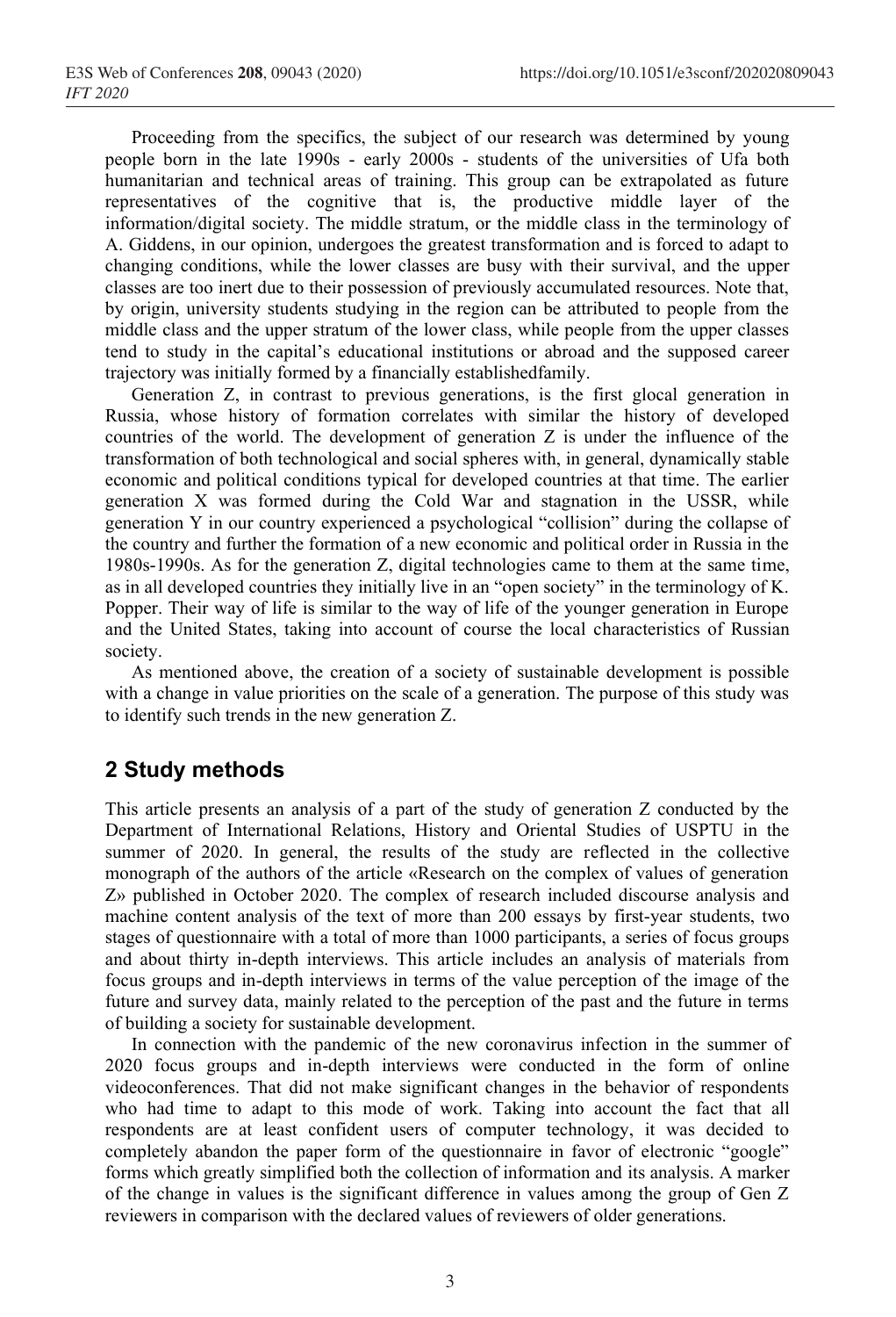### **3 Literature Review**

Considering the complex of values of generation Z in Russia we rely on research on generational topics carried out by both domestic and foreign researchers in recent years. The timing of the research is especially important here since the time factor plays a special role in assessing the generation. From our point of view, it makes sense to consider foreign studies of the last five years, and domestic studies of the last three years, since it is at this time that Generation Z reaches majority and begins to take part in the economic, social and political processes of society as self-sufficient actors.We consider one of the most important international studies to be the large-scale studies by PewResearch Center conducted in the USA, East Asia and a number of other regions in 2018-2020 years (pewsocialtrends.org, 2020) [1]and McKinseyCompani's 2018-2020 Global Gen Z Consumer Research in Asia and America (mckinsey.com, 2018) [2] These studies were aimed at identifying the current preferences of the younger generation in the field of political, economic and social preferences. Based on the analysis of the data obtained, a short-term forecast was drawn up of the participation of the younger generation in elections, attitudes towards other ethnic groups and cultures of consumer behavior. In understanding the values of the previous generation Y, the work of V. Radaev had a great influence [3] «Millennials: How Russian Society is Changing», which highlighted the significant differences between Russian millennials. Despite the fact that those born in the 1980s and early 1990s can be very conditionally attributed to the generation of «digitalnatives» [4]this generation Y is actively mastering digital technologies like their peers in developed countries, at the same time, the social situation at the time of their birth was significantly different. The collapse of the USSR and the entire world socialist system, economic reform with the collapse of the entire economic system, dramatic events in political life, one way or another, affected the formation of generation Y. In addition to the characteristic features of the generation indicated by V. Radaev - individualism, a propensity to play, an idealistic attitude to society we would like to note infantilism, adherence to corporate values, striving for incorporation with the elite. These features are the result of society's adaptation to the permanent crisis of the 1990s in Russia, as well as the growing role of state participation in all social structures, including neo-institutional informal organizations.

The change of generations from Y to Z took place during the transition to a new stage of civilizational development - the stage of formation of the information society. We cannot agree with the opinion of V. Radaev that the differences between generations are only quantitative and not qualitative, that «the mechanics of its movement have already been largely determined» [3]. The influence of social processes on the formation of a generation has led to significant transformations in both society, institutions and organizations, groups of people and individuals, including (predominantly) the younger generation entering the world that is going to remake.

## **4 Research results and conclusions**

When analyzing the results of the study, special attention was paid to the difference between participants in generation Z and the previous generation - Y, which either confirmed or refuted our hypothesis about a change in the value paradigm in the new generation. Despite the fact that the representatives of both generations are classified as "youth" and the generation formed under the influence of digital technologies, their attitude to the past, future and present are different.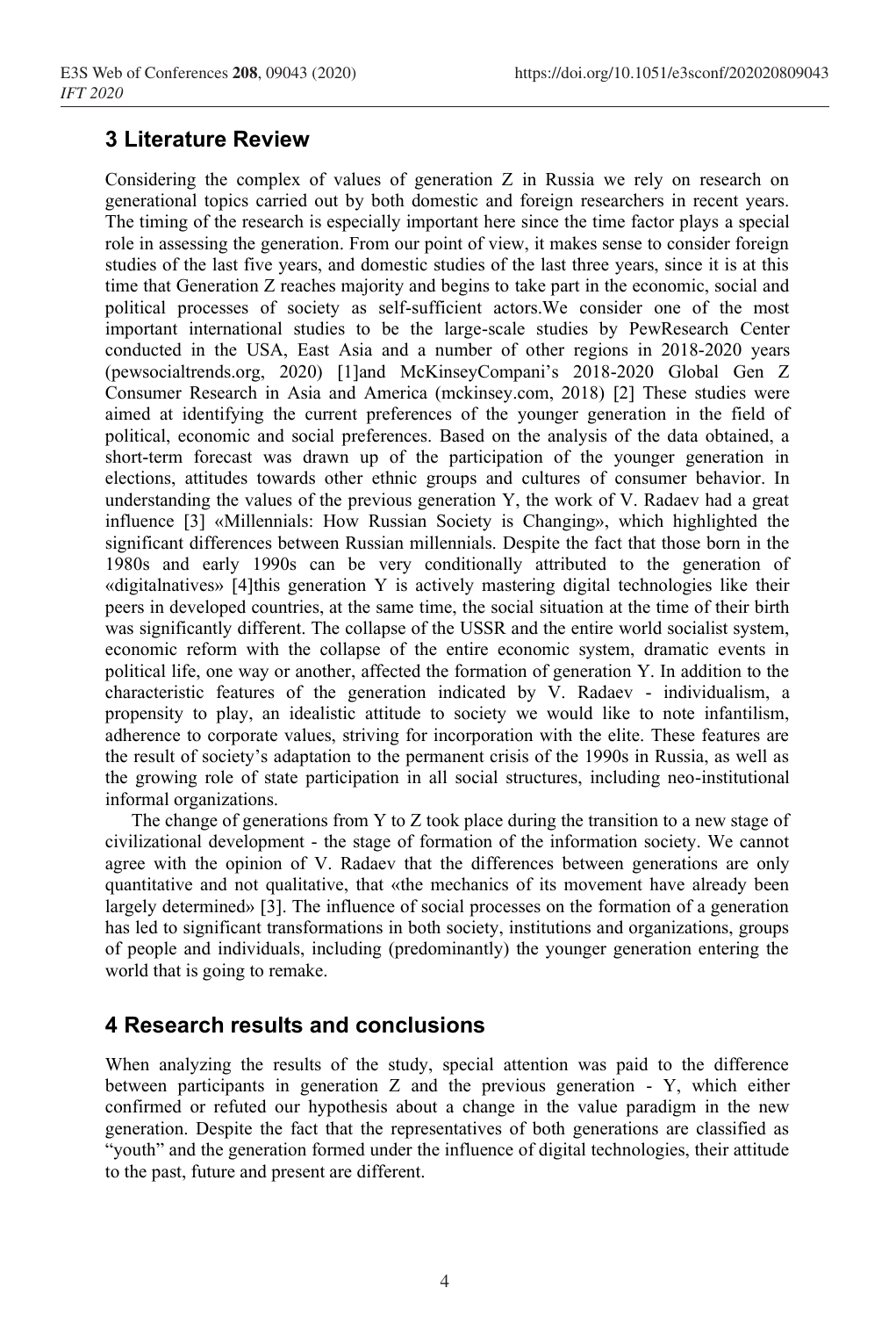Generation Y is characterized by an opinion about the cyclical nature of historical processes. "History teaches nothing, and cannot teach... History is cyclical, knowing the history we can predict some circumstances"

Gen Z members have a different opinion. "History is what was before us... What is happening now will go down in history... History is the traversed path of mankind ... ". And at the same time, in the opinion of Generation Z, the past is a useful source of information when using a certain assessment methodology. "History shows mistakes, merits of humanity, etc. The most important thing is how you comprehend it". The new generation presupposes to form its own set of values, the past is not an absolute value for it but an opportunity to identify the mechanism of the emergence of problems of the present.

The perception of the present also differs. For Y, the problems of the modern world are a given. "We are destroying the environment ... eating chemical food ... Among other important problems are poverty, material inequality". As expected, Gen Z entering independent life recognizes problems as created by previous generations. "Geopolitics.Ethics.Environment. What we are doing now is not enough. If we do nothing, the problem will develop into a global catastrophe". This difference is further defined in the answers to the question of who should solve this problem. If the participants of Generation Y have a widespread desire to assign this mission to an abstract "state", "international organizations" then the participants of Generation Z have a constructive approach: "Society must solve problems right now... We must consider ways to solve these problems, help, recreate something and create ... Everyone should solve these problems ... any person, including me".

Generation Z has a personal attitude to what is happening in the present and future. There is a widespread perception of the special role of their digital generation. They are ready not only to successfully function in a digital society themselves, but also to teach modern technologies to the older generation. "We are more or less ready ... the ancestors will not be able to adapt, it is too difficult for them. ... I will help them figure it out". Young people realize that the new world of digital society, understandable and natural for them, is new and alien for older generations. The rapidity of change created a unique situation of retrograde transfer of experience from younger to older, which in turn contributed to the strengthening of strong bonds in small groups. This trend is also noted in the analysis of questionnaires. To the question: "What values, in your opinion, are the most important in a person's life?" the most popular answer was "Health", which was natural given the COVID19 pandemic that took place during the survey.



**Fig.1.** Question: What values do you think are the most important in a person's life. Horizontal answer options: 1. Historical memory; 2. Justice; 3. Achieve family happiness 4. Health; 5. Patriotism; 6. Safety; 7. Personal freedom and independence; 8. Faithful friends; 9. Glory and recognition; 10. Real love; 11. Career and financial wealth; 12.Cannot say.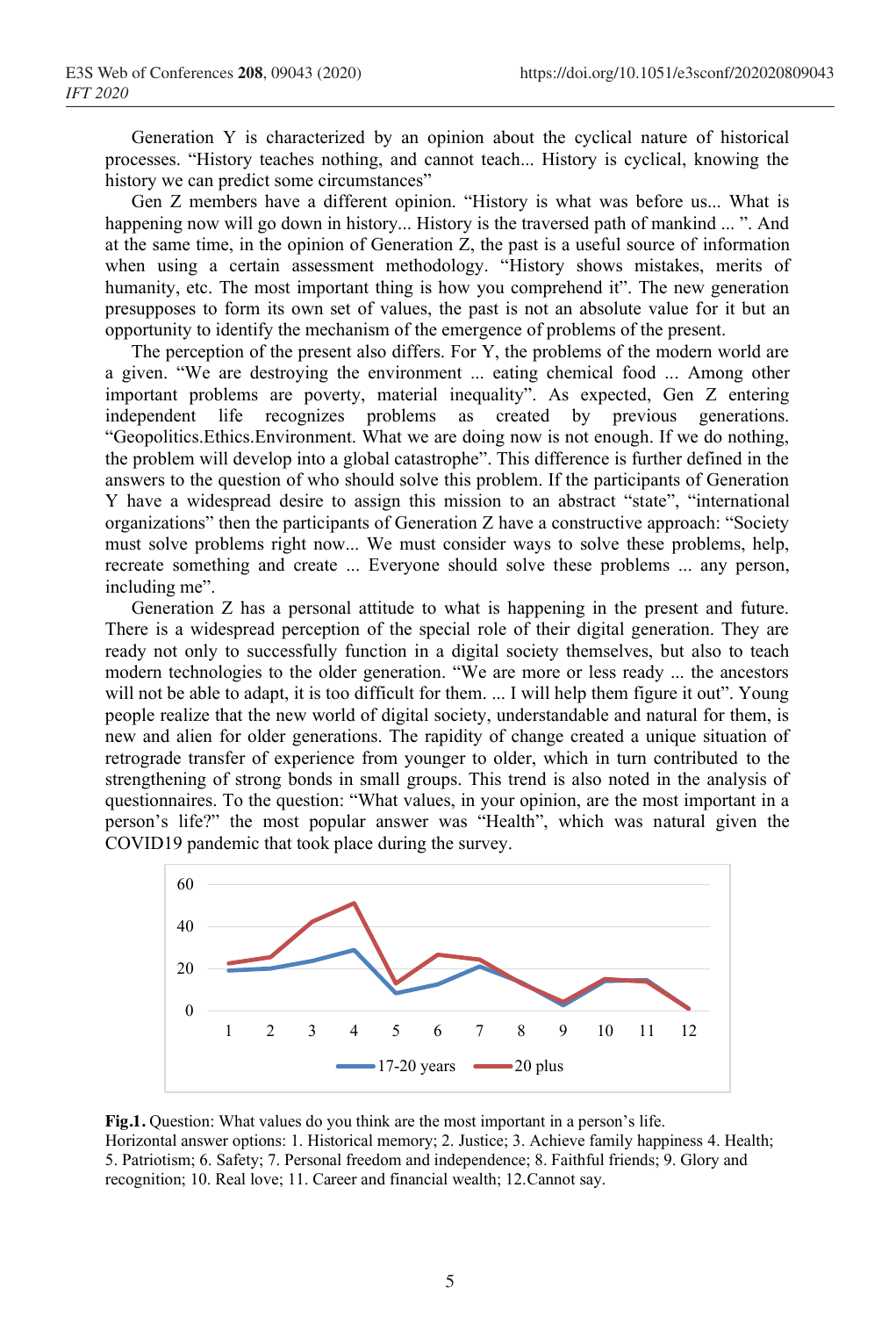The second most popular answer among Generation Z - No. 3 - "family happiness", as well as among the older generation. The third most popular answer for Z is personal freedom and independence, and for the older generation - security (see Figure 1). When analyzing the answers, you need to take into account age differences. Family happiness for generation Z is a given, that is, an existing family, while for the older generation it is a newly created (future) family. Family and a circle of friends form strong bonds, which include bonds formed on an axial basis associated with the proximity of values, communication codes, etc. Starting with M. Grannowetter, it is customary to talk about the strength of weak ties [6] that manifest themselves in the corporate sphere. But at present, the trend is reversed. New tribalism predicted by M.G. McLuhan, in reality manifested itself in generation Z in a tendency to strengthen strong ties, including in connection with a higher dynamics of information exchange than in previous generations and a greater mutual permeability of many communities.

At the second stage of the questionnaire, where the most characteristic behavioral reactions were determined, the desire for strong connections was also traced. Answers to the question "What can distract you from what you love?" were distributed almost the same for participants of all age categories, with the exception of answer No. 4 "Urgent call to a meeting with a friend" among participants of generation Z.



**Fig. 2.** Question: What can distract you from what you love? Answer options: №1. an important message from your boss, work or school colleague; №2. a special song from the playlist; №3. start of television broadcast; № 4. urgent call to meet with a friend;№.5. according to your schedule, it's time for lunch, workout, trip.

The analysis of essay texts written by junior students of Ufa universities also proved to be informative about the values of Generation Z. After conducting a discourse analysis of more than 200 essays, a generally positive attitude towards the future was revealed. Unlike the individualism of older generations, the essay mostly uses the pronoun "we" in relation to oneself and the generation as a whole. Students position themselves as an integral part of society, and the society that they intend to create. The adherence to personal responsibility and involvement is revealed: "We do not stand still, and what now seems to us fantasy will soon turn out to be a reality that we will accept and into which we will merge ... Today the world is changing before our eyes. The future is before us. And it will be the way we make it". The analysis of the essay reveals the values of sustainable development: efficient and rational use of resources, reducing inequality in human society, attention to social justice.